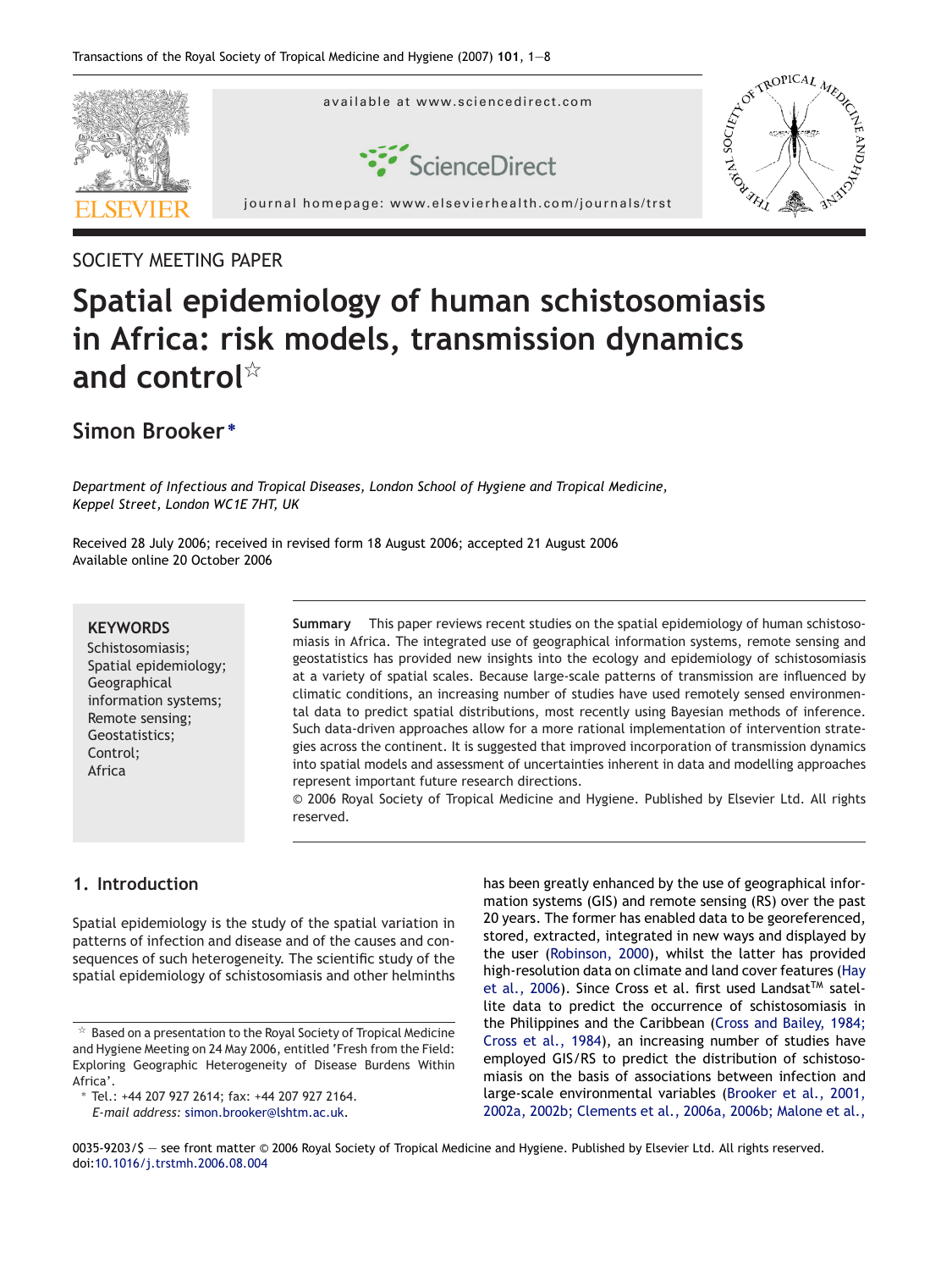[1994, 2001; Moodley et al., 2003; Raso et al., 2005, 2006\).](#page-6-2) The emphasis of most of these studies has been to iteratively develop more accurate and statistically robust risk models, increasingly adopting a Bayesian inferential platform. Less emphasis has been given to assessing either the uncertainties inherent in geographical data [\(Agumya and Hunter,](#page-5-0) [2002\)](#page-5-0) or the practical application of models in the context of large-scale control activities [\(Brooker et al., 2002c\).](#page-6-4)

Here, I provide a brief review of how recent field and modelling studies have improved our understanding of the spatial epidemiology of schistosomiasis in Africa, but also attempt to illustrate the relevance of this research in the targeting of large-scale schistosomiasis control programmes as well as to identify future research directions. My focus is schistosomiasis in Africa since this is where both the disease burden and the need for control remain greatest. For applications of GIS/RS for the study of the epidemiology and control of Asian schistosomiasis, the reader is referred to a recent excellent review by [Yang et al. \(2005\).](#page-7-1)

#### **2. Spatial heterogeneity of schistosomiasis**

Schistosomiasis in Africa is due predominately to *Schistosoma mansoni*, which causes intestinal schistosomiasis, and *S. haematobium*, which causes urinary schistosomiasis. The geographical distribution of schistosomiasis across the continent was first comprehensively mapped nearly 20 years ago through a synthesis of historical records, documents and published reports, including hospital-based data [\(Doumenge et al., 1987\).](#page-6-2) However, this traditional cartographic approach has the disadvantage that the derived maps cannot be updated easily and it is therefore unable to reflect recent epidemiological trends. For instance, changes in transmission have occurred as a consequence of (i) man-made ecological changes such as the construction of large dams and irrigation schemes and (ii) the successful implementation of control [\(Fenwick et](#page-6-5) [al., 2006\).](#page-6-5) A more recent project has employed GIS to develop a comprehensive database of human helminth infection in Africa and provides district-level spatial descriptions across the continent, thereby identifying areas for which further information is required [\(Brooker et al.,](#page-5-1) [2000\).](#page-5-1) Building upon this work, the WHO has recently

established a global helminth databank that also includes data on coverage of anthelmintic treatment programmes [\(www.who.int/wormcontrol/databank/en/\)](http://www.who.int/wormcontrol/databank/en/).

Aside from the obvious benefits of data capture and visualisation, the integrated use of GIS and RS, coupled with geostatistical techniques, has allowed the robust quantification of spatial heterogeneity in schistosome infection patterns. In particular, geostatistics can determine whether patterns are due to either random stochastic processes and/or variability in the estimated prevalence because of small population sizes for some units, or are, in fact, caused by specific variables such as environmental heterogeneity ([Bailey and Gatrell, 1995\).](#page-5-2) At the community level, a useful tool to quantify the spatial structure of infection patterns is the semivariogram, which describes the spatial correlation of observations and is computed by measuring the mean-squared difference of pairs of observations that are separated by the same distance ([Chiles and Delfiner,](#page-6-6) [1999\).](#page-6-6) [Figure 1](#page-1-0) presents semivariograms for the prevalence of *S. mansoni* in three different transmission settings across Africa. In each setting, the variogram exhibits considerable spatial structure up to a range of 70 km, even after removing large-scale trend effects. After this distance, there was an apparent lack of spatial correlation or structure. These results therefore suggest that spatial factors in addition to climatic factors are influencing the spatial distribution of *S. mansoni* prevalence at distances of up to 50 km. This knowledge can help to determine the spatial scale at which various geographical factors influence spatial distributions and to identify optimal sampling strategies.

Improved accuracy of geographical positioning systems has facilitated the investigation of household patterns both of schistosome infection ([Clennon et al., 2004; Utzinger et](#page-6-7) [al., 2003\)](#page-6-7) and associated morbidity, including hepatomegaly and fibrosis ([Booth et al., 2004\).](#page-5-3) Because patterns of infection and disease vary strongly by demographic variables, such as age and sex, it is important that analysis takes adequate account of these factors as well as the spatial correlation in the data. Bayesian spatial modelling can provide smoothed estimates of the intensity of schistosome infection while adjusting for spatial correlation and the highly aggregated distributions of egg counts as well as individual-level covariates such as age and sex [\(Brooker et al., 2006a\).](#page-6-8)

<span id="page-1-0"></span>

**Figure 1** Patterns of the spatial structure of *Schistosoma mansoni* in (A) Cameroon, (B) Mali and (C) Uganda. Omnidirectional semivariograms and best-fitted lines of exponential spatial models for de-trended log prevalence data based on Generalized Additive Model (GAM) residuals of longitude, latitude, rainfall, elevation and maximum land surface temperature. Based on parasitological data from [Brooker et al. \(2002a\),](#page-6-5) [Traore et al. \(1998\)](#page-7-2) and [Kabatereine et al. \(2004\).](#page-6-3) Note: at the equator, 1 decimal degree equates to approximately 120 km.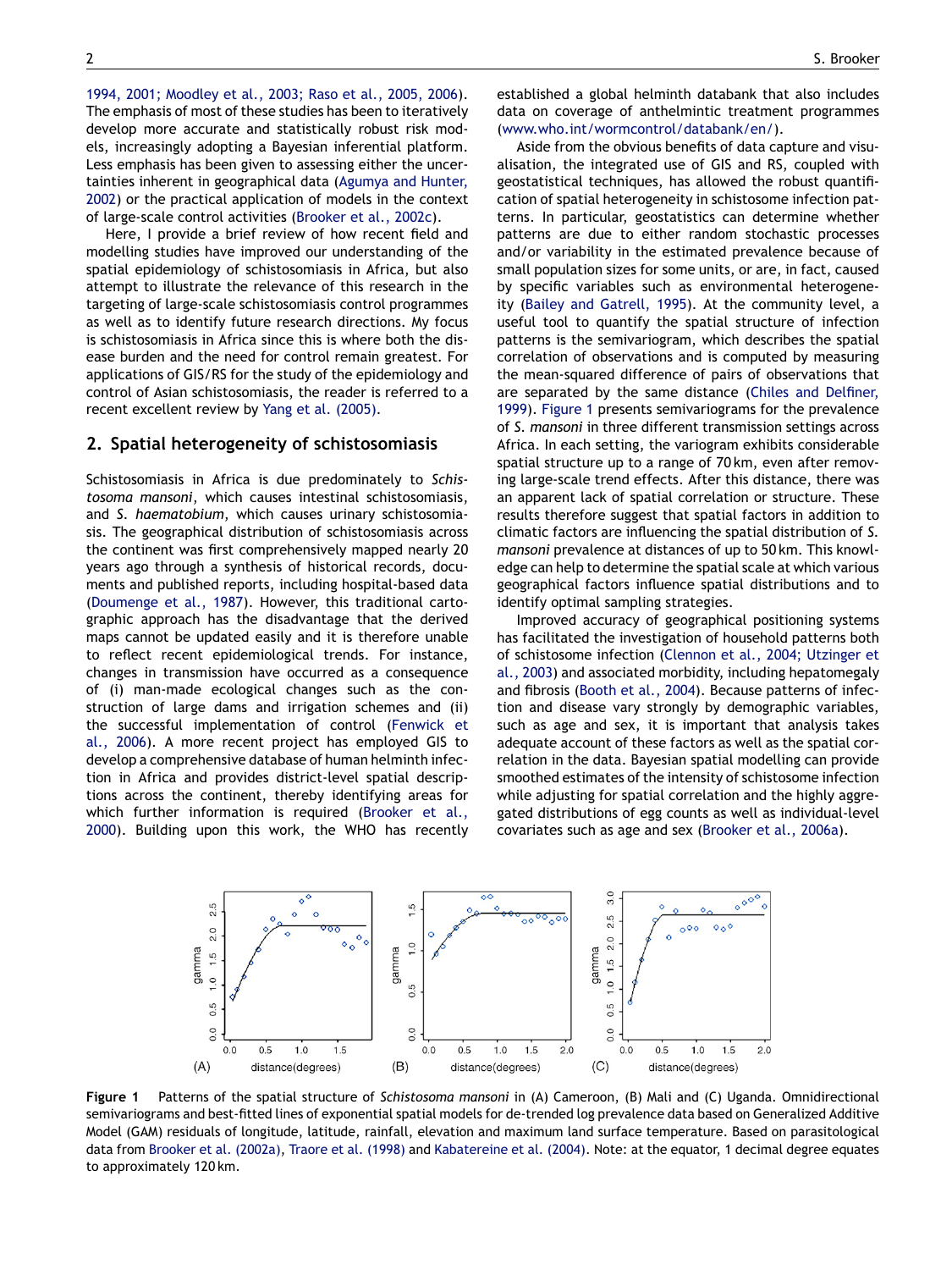Recent theoretical work on the persistence of infectious diseases using transmission models indicates that persistence typically decreases with increasing spatial heterogeneity [\(Hagenaars et al., 2004; Woolhouse et al., 1998\).](#page-6-10) The significance of spatial heterogeneity of schistosomiasis to the overall transmission and the effectiveness of different intervention strategies is poorly understood at present ([Gurarie and King, 2005\).](#page-6-11) An important first step to improving our understanding is better quantification of observed heterogeneities across a variety of spatial scales, and is an area that merits further study.

## **3. Landscape epidemiology of schistosomiasis**

Schistosomiasis occurs across the African continent in numerous geographic landscapes of varied characteristics, in which specific climatic, physical and human characteristics influence the intensity of transmission. Through a knowledge of the characteristics necessary for the transmission of infection, it is possible to understand and predict the spatial and temporal distribution of infection. The idea of using landscape features to understand the spatial heterogeneity of infectious diseases extends back to the 1930s through the work of the Russian parasitologist Evgenii Pavlovsky who coined the phrase 'landscape epidemiology'.

The schistosome parasite requires a molluscan intermediate host in which to undergo development, and freshwater snails form an essential component in the lifecycle of schistosomiasis. This ties transmission to landscapes where people and snails come together at the same water habitat. Numerous factors act to determine the rate of transmission in a given location. These include biotic and abiotic features, such as climatic, physical and chemical factors that affect the survival and development of schistosome parasites and snail host populations ([Sturrock, 1993\),](#page-7-3) as well as socioeconomic and behavioural characteristics of the human community such as water contact behaviour and the adequacy of water and sanitation, which affect the frequency and intensity of exposure to infected water ([Bundy and](#page-6-12) [Blumenthal, 1990\).](#page-6-12)

Here, it is worth highlighting an important feature of the transmission dynamics of schistosomiasis relevant to understanding spatial distributions. Overall transmission success depends crucially on the establishment, survival and fecundity of adult schistosomes in the human host, and depends less on the survival and fecundity of the two free-living aquatic stages, the miracidia and cercaria, and of the infected snail hosts [\(Anderson, 1987\).](#page-5-4) This is because the lifespan of adult worms is substantially longer (3—6 years) than those of either infected snail hosts (weeks) or freeliving stages (hours). For this reason, the most significant determinants of the intensity of transmission are changes in water contact patterns through improved water and sanitation and health education, or changes in parasite mortality through the implementation of population-based chemotherapy. However, if these factors remain unchanged, then the rate of parasite establishment and hence the patterns of schistosomiasis are primarily determined by the distribution and abundance of its intermediate hosts, freshwater snails.

The most important determinants of the population dynamics of snails are temperature and rainfall (reviewed in [Sturrock, 1993\).](#page-7-3) The optimal temperature for snail development and survival is around 25 ◦C. Above 30 ◦C snail mortality increases, and thermal death occurs at 40 ◦C. However, snails are less sensitive to low temperatures than schistosome parasites in snails. Uninfected snails can therefore be found in high altitude areas of endemic countries where low temperatures inhibit larval development in snails. Several studies have demonstrated marked spatial and temporal heterogeneity in snail population dynamics owing to fluctuations in rainfall [\(Sturrock, 1993\).](#page-7-3) However, it is difficult to quantify precisely the spatial relationships between rainfall and snail population dynamics and schistosome transmission since the effect of rainfall varies according to snail species and geographical location. Moreover, seasonal fluctuations in snail dynamics are of limited significance to overall parasite transmission since adult schistosomes typically have a longer lifespan relative to such seasonal fluctuations ([Anderson, 1987\).](#page-5-4)

Delineation of the climatic limits of schistosome transmission at continental scales has been enhanced by the integrated use of GIS and satellite sensor data ([Brooker,](#page-5-5) [2002; Brooker and Michael, 2000; Kabatereine et al., 2004;](#page-5-5) [Malone et al., 2001; Moodley et al., 2003\).](#page-5-5) However, such broad-scale patterns belie the tremendous complexity and variability in transmission between different foci and even within the same focus. This focal distribution is suggested to reflect the small-scale distribution of habitats suitable for snail species and the multiple factors that determine habitat suitability [\(Woolhouse et al., 1991, 1998\).](#page-7-4) These include physical and chemical factors such as pH, vegetation and water velocity ([Sturrock, 1993\),](#page-7-3) and man-made ecological changes such as the construction of large dams and irrigation schemes ([Jordan and Webbe, 1993\).](#page-6-12) Genetic differences in interspecific and intraspecific intermediate host—parasite interactions and infectivity may also play a role [\(Rollinson et](#page-7-5) [al., 2001\),](#page-7-5) although this aspect remains poorly understood. Despite these small-scale heterogeneities and generative mechanisms, it is suggested that large-scale environmental and climatic factors influence the broader-scale patterns of parasite transmission, such that climate-based risk maps can be developed.

#### **4. Risk mapping of schistosomiasis**

In initial risk mapping studies, predictions were largely based either on simple threshold analysis ([Malone et al.,](#page-6-13) [2001\)](#page-6-13) or on traditional regression modelling [\(Brooker et al.,](#page-6-2) [2001, 2002a, 2002b\)](#page-6-2) to predict the presence/absence of infection or the prevalence above a certain threshold. In such regression modelling, however, spatial correlation in infection and environmental data, as illustrated in [Figure 1,](#page-1-0) is ignored. This omission can underestimate the standard errors of the covariate coefficient and lead to erroneous inference of the importance of some covariates in explaining variation in infection patterns [\(Chiles and Delfiner, 1999\).](#page-6-6)

Bayesian methods of inference, which offer a flexible and robust modelling approach, have increasingly been applied in spatio-epidemiological studies ([Diggle et al.,](#page-6-9) [1998\)](#page-6-9) and have several implicit advantages over traditional,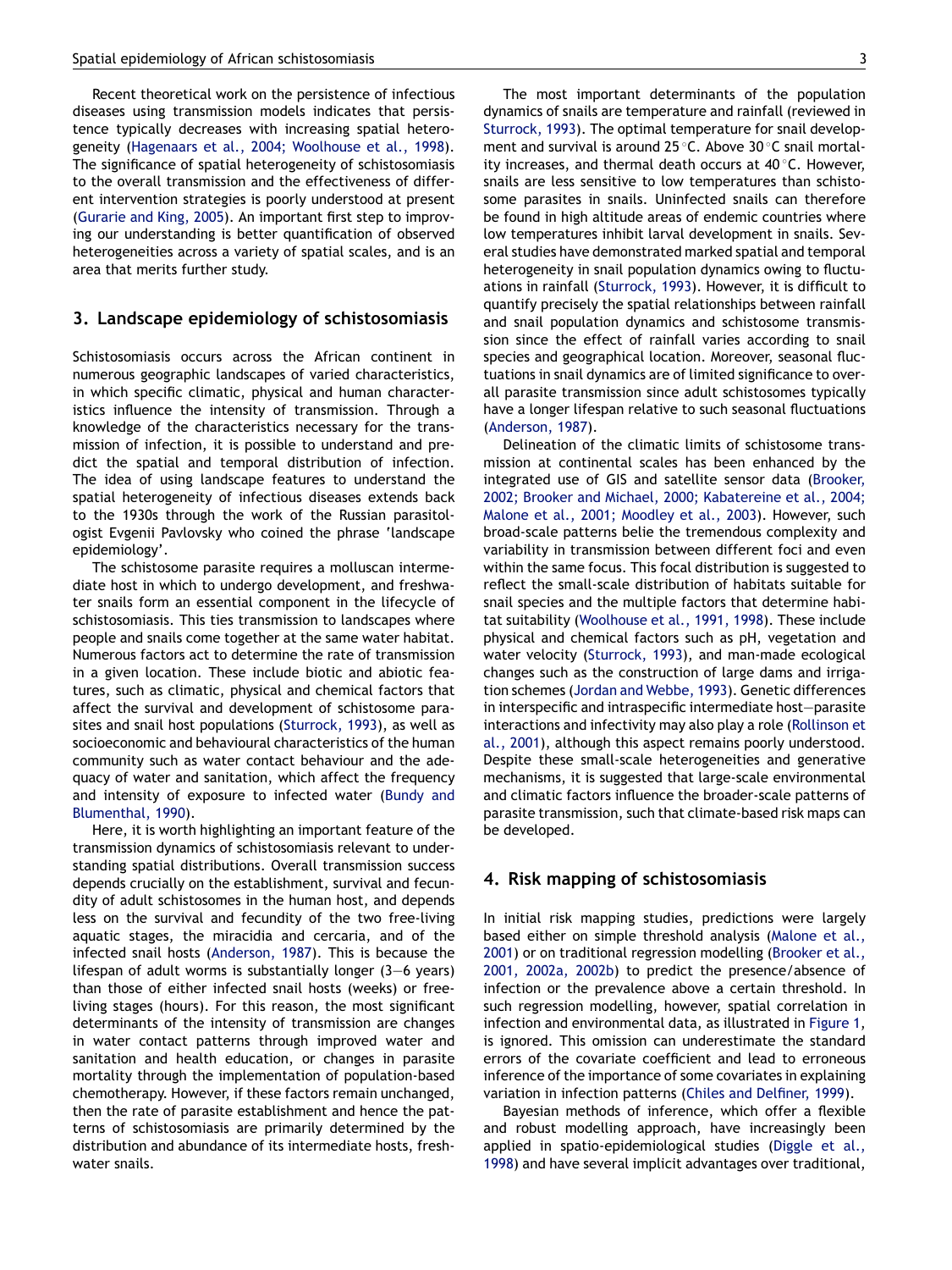<span id="page-3-0"></span>frequentist regression approaches. First, they can readily take into account the spatial variability in the epidemiological and environmental data, whereby spatial processes are assumed to be normally distributed according to a crosscorrelation function, typically defined by the semivariogram of the spatial process ([Chiles and Delfiner, 1999\).](#page-6-6) Second, the Bayesian paradigm can account for model uncertainty by assuming that the model itself, as the parameter values, varies as a random quantity ([Clyde and George, 2004\).](#page-6-15) In this approach, model uncertainty has a straightforward probabilistic interpretation.

The first application of Bayesian geostatistics to the risk mapping of schistosomiasis in Africa was undertaken by [Raso](#page-7-6) [et al. \(2005\)](#page-7-6) who investigated the demographic, socioeconomic and environmental risk factors explaining the geographical distribution of *S. mansoni* infection in a small area of western Côte d'Ivoire. An important result arising from their work was that small-scale spatial variation in age, sex and socioeconomic status showed a stronger influence on the geographical variation of infection patterns compared with the environmental covariates investigated. More recently, [Clements et al. \(2006a\)](#page-6-16) have developed Bayesian geostatistical models to predict the spatial distributions of *S. haematobium* and *S. mansoni* infections across a large area of northwest Tanzania. Their approach highlighted important species-specific differences in observed spatial correlations, with correlations occurring over greater distances for *S. haematobium* than for *S. mansoni*. In addition, maps of prediction error highlighted which areas need further investigation if maps are to be uniformly reliable.

Attempts to predict the distribution of schistosomiasis have until now been based on the use of point prevalence data rather than estimates of infection intensity. This is because prevalence is an easily collected and readily available indicator. However, intensity is an important determinant both of transmission dynamics and morbidity, the two indicators of greatest relevance to the design of disease control strategies ([Anderson, 1987\).](#page-5-4) Modelling of infection intensity is none the less complicated by the fact that parasite distributions are highly aggregated within communities. The negative binomial distribution provides a good empirical description of observed distributions of egg counts, allowing the degree of aggregation to be defined by a single parameter, *k*, an inverse measure of aggregation. To predict the spatial distribution of intensity of *S. mansoni* infection in East Africa, [Clements et al. \(2006b\)](#page-6-17) have recently developed a Bayesian geostatistical model that explicitly incorporates a negative binomial distribution. Results identified the role of environmental risk factors in explaining spatial heterogeneity in infection intensity and showed how these factors can be used to develop a predictive map [\(Figure 2\).](#page-3-0) The linkage of such spatial models of intensity with mathematical models of schistosome transmission dynamics ([Chan et al.,](#page-6-18) [1996\),](#page-6-18) as recently demonstrated for malaria transmission models [\(Gemperli et al., 2006\),](#page-6-19) offers an exciting prospect of maps that can estimate the effectiveness of different control strategies through space. This is clearly an area that needs and deserves more careful investigation.

Three additional features of risk mapping merit further scientific study. First, the importance of different demographic, socioeconomic and environmental risk factors will differ according to the spatial scale of investigation. Over



**Figure 2** Predicted intensity of infection (eggs/g faeces) with *Schistosoma mansoni* in East Africa, adjusted for environmental covariates (distance to perennial water body and land surface temperature) based on a Bayesian geostatistical negative binomial model (modified from [Clements et al., 2006b\).](#page-6-17)

broad scales, risk of helminth infection is associated with climatic factors ([Brooker, 2002; Brooker et al., 2006b\).](#page-5-5) At local scales of a few kilometres, transmission risk is related to the spatial heterogeneity in human demography and socioeconomic status [\(Raso et al., 2005\).](#page-7-6) At the community level, human behavioural and snail ecological factors are important ([Woolhouse et al., 1991, 1998\).](#page-7-4) Studies investigating the importance of different risk factors at varying spatial scales and their relative importance in transmission dynamics are therefore clearly necessary.

Second, the precise extent of the spatial correlation in data will be influenced by local characteristics and will therefore be expected to differ in different parts of a geographical region ([Chiles and Delfiner, 1999\).](#page-6-6) Modelling of such non-stationary spatial processes has received scant attention, and the few available studies have focused on methods that decompose the spatial domain into disjoint regions and assume a separate stationary process in each region, but where the data are assumed independent across regions ([Gemperli, 2003; Kim et al., 2005\).](#page-6-20) It may also be possible to model the spatial field using a single nonstationary process akin to ARIMA (auto-regressive integrated moving average) models of time series analysis.

Third, risk models have considered the epidemiology of parasite species in isolation, whereas in fact the majority of human infections typically involve multiple species. [Raso et al. \(2006\)](#page-7-7) have recently combined demographic, environmental and socioeconomic data and Bayesian geostatistics to assess risk factors and spatial variation of *S. mansoni*—hookworm co-infection on a local scale in Côte d'Ivoire. This approach permits the robust prediction of coinfection, thereby helping to guide integrated disease control programmes ([Lammie et al., 2006\).](#page-6-14) Spatial modelling of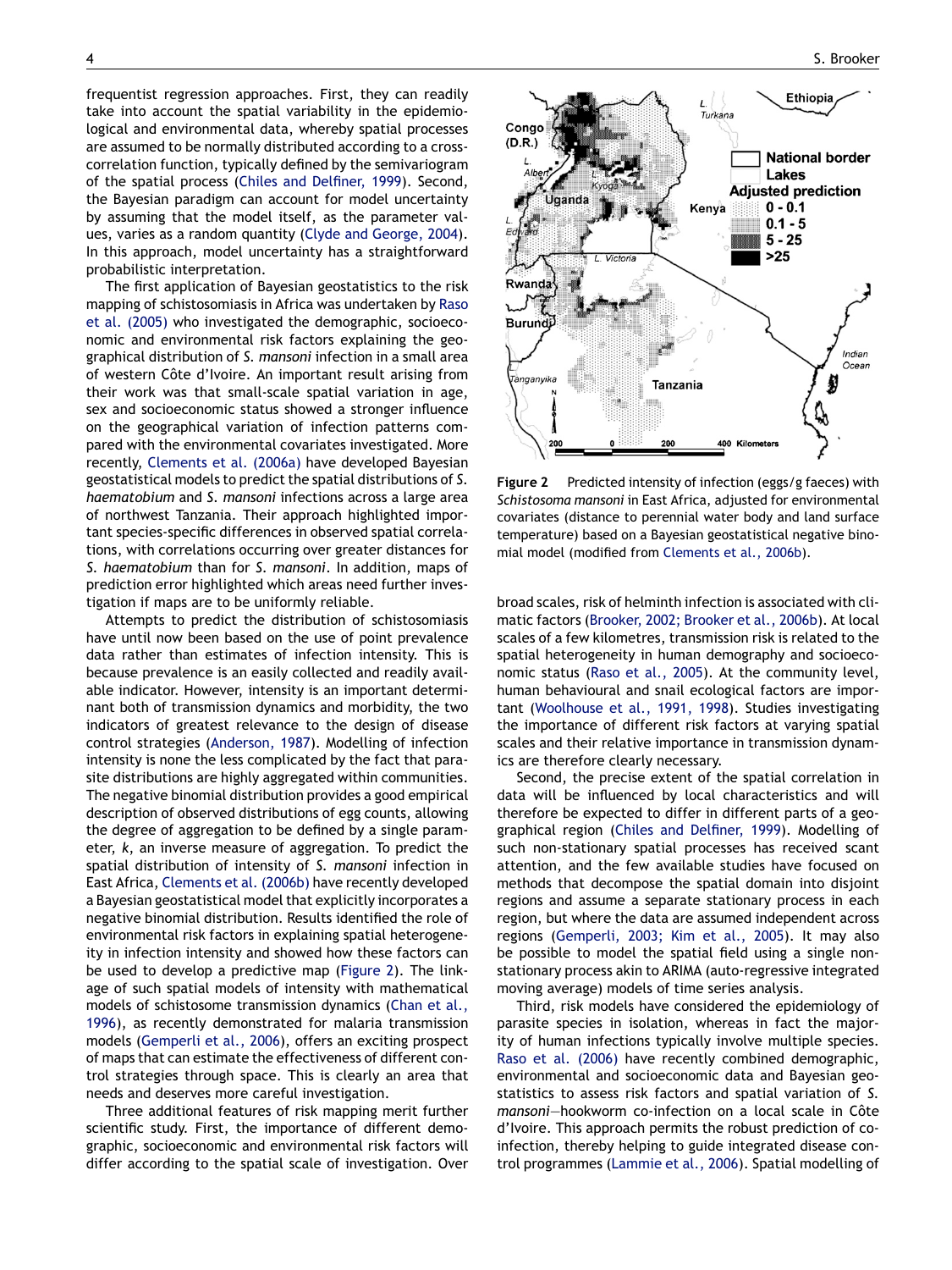co-infection and its use as part of a fuller consideration of polyparasitism in humans is long overdue.

### **5. Spatial targeting of schistosomiasis control**

In a previous review ([Brooker, 2002\),](#page-5-5) I noted that, despite progress in the use of GIS and RS to understand better the epidemiology and ecology of schistosomiasis in Africa, there had been few attempts to apply the developed methodology to actual control scenarios. Since then, an increasing number of international initiatives have been established that aim to reduce the disease burden caused by schistosomiasis and other helminth infections. For instance, we have seen the establishment of the Schistosomiasis Control Initiative (SCI), which is currently supporting six countries in sub-Saharan Africa to implement national control programmes ([Garba et al., 2006; Kabatereine et al., 2006\).](#page-6-4) In each programme, there is a need to define national policy and to prioritise areas where intervention is most needed and will produce the greatest benefit.

In Uganda, where *S. mansoni* is widespread, GIS and RS have been employed to classify the country according to different treatment strategies. Initial geographical analysis indicated an absence of transmission in areas where total annual rainfall was <850 mm or altitude was >1400 m ([Kabatereine et al., 2004\).](#page-6-3) These areas were subsequently set aside without the need for additional surveys [\(Brooker](#page-6-22) [et al., 2004\).](#page-6-22) It was further shown that prevalence consistently exceeded 50% in areas within 5 km of Lakes Victoria and Albert, and thus these areas warranted mass treatment without the need for further surveys. Outside these two ecological areas, where smaller rivers and water bodies are numerous, rapid parasitological mapping of communities at local scales has been undertaken using Lot Quality Assurance Sampling (LQAS) to target control finely [\(Brooker et](#page-6-23) [al., 2005\)](#page-6-23) [\(Figure 3\).](#page-4-0) Here, four teams, comprised of one supervisor, two technicians and a driver, visited different

<span id="page-4-0"></span>

**Figure 3** Distribution of *Schistosoma mansoni* in Uganda in 2006. Data are based on the results of a rapid mapping survey conducted in 31 districts using the Lot Quality Assurance Sampling (LQAS) technique.

regions of the country and sampled eight schools per day over 3 days per district, at an overall cost of US\$21 182. The purpose of the exercise was to classify schools according to different prevalence thresholds (<20%, 20—50% and >50%) and the results were presented and discussed at a national planning workshop and used to target control more effectively at subdistrict levels.

In Tanzania, Bayesian risk mapping has been used to determine subdistricts warranting mass treatment ([Clements et al., 2006a\).](#page-6-16) Here, separate risk models for *S. haematobium* and *S. mansoni* were combined to make a single intervention map (as the treatment programme and its use of praziquantel makes no distinction between the two schistosome species), consisting of contours that equated to a prevalence of *S. haematobium* or *S. mansoni* of 10% and 50%. Outside of Africa, GIS/RS applications have successfully guided the control of schistosome infection among cattle, water buffaloes and humans in China [\(Yang](#page-7-1) [et al., 2005\),](#page-7-1) as well as aiding the assessment and monitoring of ecological changes in relation to climate change and large water resource development projects. The above experiences illustrate how GIS/RS can provide a data-driven approach to the implementation of intervention strategies, thereby enhancing resource allocation.

Notwithstanding this potential, it should be recognised that risk mapping is one of a number of alternative approaches that may be employed to target schistosomiasis control. For example, a morbidity questionnaire can effectively be used to identify communities with a high prevalence of *S. haematobium* ([Lengeler et al., 2002\),](#page-6-15) and LQAS has been used successfully to target control for *S. mansoni* at local scales [\(Brooker et al., 2005\).](#page-6-23) However, I would argue that risk mapping should be used, in the first instance, to exclude low-risk areas [\(Brooker et al., 2002b\)](#page-6-24) and that rapid mapping techniques, such as questionnaires and LQAS, should subsequently be used to target control locally. An important area of future research is to assess the cost effectiveness of alternative methods to identify communities requiring mass treatment with praziquantel, as has recently been demonstrated for the rapid mapping of *S. mansoni* ([Brooker et al., 2005\).](#page-6-23)

# **6. Spatial transmission dynamics and uncertainties**

Over the past three decades, our understanding of the transmission dynamics of helminths has been greatly aided by the development of mathematical models ([Anderson and](#page-5-6) [May, 1991\).](#page-5-6) Research on the transmission dynamics of schistosome infection and disease has traditionally focused on changes in disease patterns with time or, in practice, with age [\(Chan et al., 1996\).](#page-6-18) The spatial dimension is also particularly important for helminth transmission dynamics, but until recently few studies have addressed this issue ([Gurarie](#page-6-11) [and King, 2005\).](#page-6-11) By contrast, the importance of spatial heterogeneity to microparasite transmission has received increasing attention [\(Ferguson et al., 2005; Keeling et al.,](#page-6-25) [2001; Smith et al., 2002\).](#page-6-25) For instance, spatiotemporally explicit models of disease dynamics were used to investigate the spread and control of the foot and mouth disease outbreak in the UK ([Keeling et al., 2001\)](#page-6-21) and, more recently,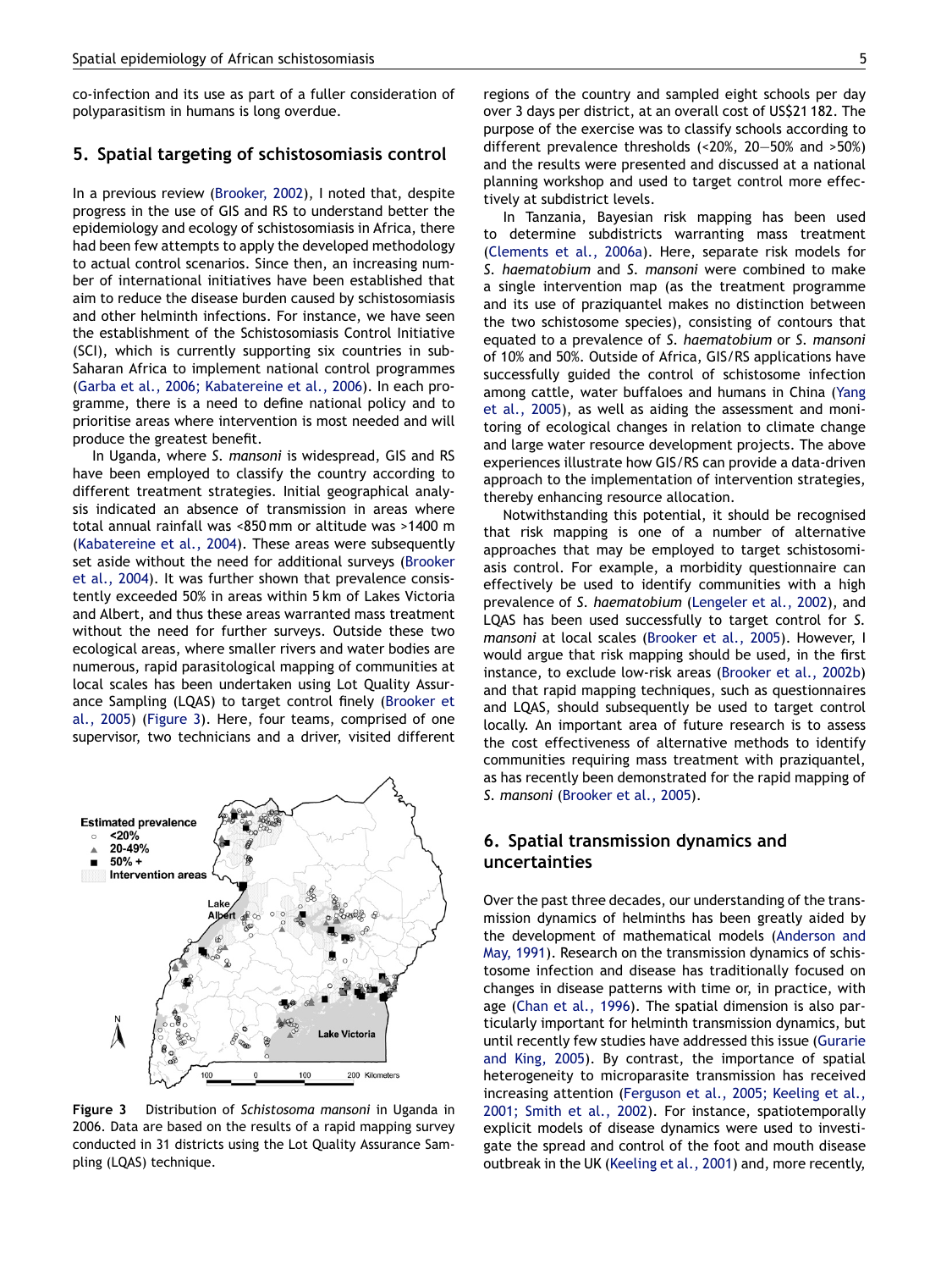to investigate the spread of pandemic influenza in Southeast Asia ([Ferguson et al., 2005\).](#page-6-25) It remains surprising that this feature has not been addressed for macroparasites given the observed associations between environmental variables and transmission processes. In practical terms, such studies would require detailed quantitative data, both in space and time, and necessitate sophisticated mathematical models.

Uncertainty in models and data might also dissuade us from developing spatially explicit models of schistosome transmission. Uncertainty pervades throughout spatial epidemiology, manifesting in all stages of data collection and analysis, from parasitological diagnosis, satellite sensor and population data to the modelling methods themselves [\(Agumya and Hunter, 2002; Atkinson and Graham, 2006\).](#page-5-0) Such uncertainty is particularly apparent in Africa where data are often extremely sparse but where there exists a strong need for rational decision-making to help maximise cost-effective resource allocation. Uncertain information is easily distorted when quantified and expressed in the form of a map, and this in turn can lead to disease control and resource allocation decisions that are misleading; therefore, the analysis and management of uncertainty is of vital importance.

A promising platform to deal with uncertainty in situations of near-ignorance is the Dempster—Shaffer Theory ([Dempster, 1966\),](#page-6-26) a generalisation of Bayesian theory that is thought to represent uncertainty better in nearignorance situations [\(Luo and Caselton, 1997\).](#page-6-27) Such a framework allows the inclusion of expert, although subjective, opinion in model development as well as empirical model parameters and therefore offers greater flexibility than Bayesian approaches when quantifying uncertain information and more closely reflects its consequences [\(Luo and](#page-6-27) [Caselton, 1997\).](#page-6-27) Another approach able to tackle uncertainty includes Fuzzy set theory, which can deal with and assess the extent to which a given condition is true, and has previously been used to develop a risk map for stable transmission across Africa ([Craig et al., 1999\).](#page-6-28) The future application of such knowledge-driven spatial modelling and uncertainty management has the potential to enhance the use of available information towards rational decision-making in disease control.

# <span id="page-5-6"></span><span id="page-5-4"></span><span id="page-5-3"></span><span id="page-5-2"></span><span id="page-5-0"></span>**7. Conclusion**

<span id="page-5-5"></span><span id="page-5-1"></span>During the last two decades, the use of GIS/RS has provided an invaluable analytical tool to understand better the large-scale determinants of schistosome infection and has developed reliable ways to identify populations for mass treatment. This research has provided clear evidence for the link between spatial patterns of schistosome infection and climatic factors that can be determined by RS technologies. More recent work has explicitly incorporated spatial correlations of infection into risk models and has provided a robust assessment of statistical uncertainty. One of the more interesting aspects of recent modelling studies concerns the role of non-climatic factors in determining spatial distributions, especially at local scales ([Raso et al., 2005\).](#page-7-6) Paradoxically, therefore, future research in this area requires detailed field studies on the determinants of infection at multiple spatial scales. A further topic that warrants attention is the

integration of, essentially static, spatial predictive models with mathematical models of transmission dynamics, and in particular the investigation of how transmission dynamics varies functionally in relation to environmental heterogeneity. Such work is underway for microparasites ([Smith et al.,](#page-7-1) [2002\)](#page-7-1) but similar research is warranted for schistosomiasis. Addressing these questions is not only of academic interest but is also vital to the development of rational control strategies. A final area that merits further attention, and is indeed germane to the long-term and sustainable use of GIS/RS in schistosomiasis control, is the use of the developed approaches in post-intervention settings, but also as part of a suite of mapping approaches to target integrated control activities.

#### **Conflicts of interest statement**

The author has no conflicts of interest concerning the work reported in this paper.

#### **Acknowledgements**

I am grateful to the Wellcome Trust for personal support over the last 8 years, currently through a Wellcome Trust Advanced Training Fellowship (073656). I also would like to acknowledge the support of the Schistosomiasis Control Initiative, which is generously supported by the Bill and Melinda Gates Foundation. This review was made possible because of numerous collaborations over the years investigating the spatial epidemiology of schistosomiasis: Jeff Bethony, Don Bundy, Archie Clements, Simon Hay, Alan Fenwick, Fiona Fleming, Narcis Kabatereine, Nicholas Lwambo, Rana Moyeed, Raoult Ratard, Russell Stothard and Louis-Albert Tchuem Tchuenté. Finally, I thank Simon Hay and Russell Stothard for helpful comments on an earlier version of this review.

#### **References**

- Agumya, A., Hunter, G.J., 2002. Responding to the consequences of uncertainty in geographical data. Int. J. Geogr. Inf. Sci. 16, 405—417.
- Anderson, R.M., 1987. Determinants of infection in human schistosomiasis. Baillières Clin. Trop. Med. Comm. Dis. 2, 279-300.
- Anderson, R.M., May, R.M., 1991. Infectious Diseases of Humans: dynamics and control. Oxford University Press, Oxford.
- Atkinson, P.M., Graham, A.J., 2006. Issues of scale and uncertainty in the global remote sensing of disease. Adv. Parasitol. 62, 79—118.
- Bailey, T.C., Gatrell, A.C., 1995. Interactive Spatial Data Analysis. Longman, Harlow.
- Booth, M., Vennervald, B.J., Kenty, L., Butterworth, A.E., Kariuki, H.C., Kadzo, H., Ireri, E., Amaganga, C., Kimani, G., Mwatha, J.K., Otedo, A., Ouma, J.H., Muchiri, E., Dunne, D.W., 2004. Micro-geographical variation in exposure to *Schistosoma mansoni* and malaria, and exacerbation of splenomegaly in Kenyan school-aged children. BMC Infect. Dis. 4, 13.
- Brooker, S., 2002. Schistosomes, snails and satellites. Acta Trop. 82, 209—216.
- Brooker, S., Michael, E., 2000. The potential of geographical information systems and remote sensing in the epidemiology and control of human helminth infections. Adv. Parasitol. 47, 245—288.
- Brooker, S., Rowlands, M., Haller, L., Savioli, L., Bundy, D.A.P., 2000. Towards an atlas of human helminth infection in sub-Saharan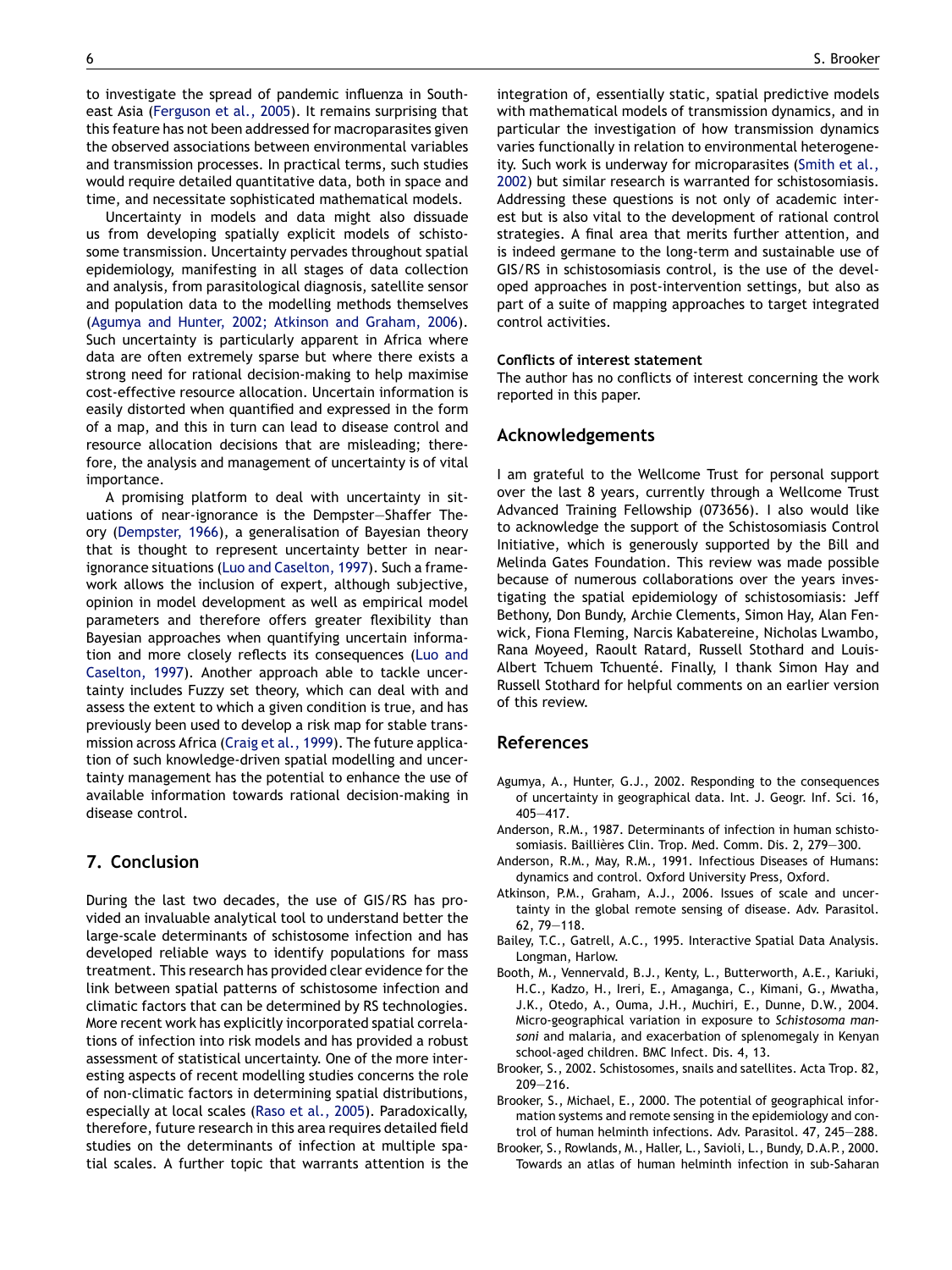<span id="page-6-9"></span><span id="page-6-2"></span>Africa: the use of geographical information systems (GIS). Parasitol. Today 16, 303—307.

- <span id="page-6-25"></span><span id="page-6-24"></span><span id="page-6-5"></span>Brooker, S., Hay, S.I., Issae, W., Hall, A., Kihamia, C.M., Lwambo, N.J.S., Wint, W., Rogers, D.J., Bundy, D.A.P., 2001. Predicting the distribution of urinary schistosomiasis in Tanzania using satellite sensor data. Trop. Med. Int. Health 6, 998—1007.
- <span id="page-6-4"></span>Brooker, S., Hay, S.I., Tchuem Tchuenté, L.A., Ratard, R., 2002a. Using NOAA-AVHRR data to model helminth distributions for planning disease control in Cameroon, West Africa. Photogrammetric Eng. Remote Sens. 68, 175—179.
- <span id="page-6-20"></span>Brooker, S., Hay, S.I., Bundy, D.A.P., 2002b. Tools from ecology: useful for evaluating infection risk models? Trends Parasitol. 18, 70—74.
- <span id="page-6-23"></span><span id="page-6-22"></span><span id="page-6-19"></span>Brooker, S., Beasley, N.M.R., Ndinaromtan, M., Madjiouroum, E.M., Baboguel, M., Djenguinabe, E., Hay, S.I., Bundy, D.A.P., 2002c. Use of remote sensing and a geographical information system in a national helminth control programme in Chad. Bull. World Health Organ. 80, 783—789.
- <span id="page-6-11"></span><span id="page-6-8"></span>Brooker, S., Kabatereine, N.B., Clements, A.C.A., Stothard, J.R., 2004. Schistosomiasis control. Lancet 363, 658—659.
- <span id="page-6-10"></span>Brooker, S., Kabatereine, N.B., Myatt, M., Stothard, J.R., Fenwick, A., 2005. Rapid assessment of *Schistosoma mansoni*: the validity, applicability and cost-effectiveness of the Lot Quality Assurance Sampling method in Uganda. Trop. Med. Int. Health 10, 647—658.
- <span id="page-6-12"></span><span id="page-6-0"></span>Brooker, S., Alexander, N., Geiger, S., Moyeed, R.A., Stander, J., Fleming, F., Hotez, P.J., Correa-Oliveira, R., Bethony, J., 2006a. Contrasting patterns in the small-scale heterogeneity of human helminth infections in urban and rural environments in Brazil. Int. J. Parasitol. 36, 1143—1151.
- <span id="page-6-3"></span>Brooker, S., Clements, A.C.A., Bundy, D.A.P., 2006b. Global epidemiology, ecology and control of soil-transmitted helminth infections. Adv. Parasitol. 62, 223—265.
- <span id="page-6-18"></span><span id="page-6-6"></span>Bundy, D.A.P., Blumenthal, U., 1990. Human behaviour and the epidemiology of helminth infection, in: Barnard, C., Behnke, J.M. (Eds),Human behaviour and the epidemiology of helminth infection. Parasitism and Host Behaviour. Taylor and Francis, London, pp. 264—289.
- <span id="page-6-21"></span><span id="page-6-16"></span>Chan, M.S., Guyatt, H.L., Bundy, D.A.P., Medley, G.F., 1996. Dynamic models of schistosomiasis morbidity. Am. J. Trop. Med. Hyg. 55, 52—62.
- <span id="page-6-17"></span>Chiles, J.-P., Delfiner, P., 1999. Geostatistics. Wiley, New York.
- Clements, A.C.A., Lwambo, N.J.S., Blair, L., Nyandindi, U., Kaatano, G., Kinung'hi, S., Webster, J.P., Fenwick, A., Brooker, S., 2006a. Bayesian spatial analysis and disease mapping: tools to enhance planning and implementation of a schistosomiasis control programme in Tanzania. Trop. Med. Int. Health 11, 490—503.
- <span id="page-6-15"></span><span id="page-6-14"></span><span id="page-6-7"></span>Clements, A.C.A., Moyeed, R., Brooker, S., 2006b. Bayesian geostatistical prediction of the intensity of infection with *Schistosoma mansoni* in East Africa. Parasitology, [doi:10.1017/](http://dx.doi.org/10.1017/S0031182006001181) [S0031182006001181](http://dx.doi.org/10.1017/S0031182006001181) [Epub ahead of print].
- <span id="page-6-28"></span><span id="page-6-27"></span>Clennon, J.A., King, C.H., Muchiri, E.M., Kariuki, H.C., Ouma, J.H., Mungai, P., Kitron, U., 2004. Spatial patterns of urinary schistosomiasis in a highly endemic area of coastal Kenya. Am. J. Trop. Med. Hyg. 70, 443—448.
- <span id="page-6-13"></span><span id="page-6-1"></span>Clyde, M., George, E.I., 2004. Model uncertainty. Stat. Sci. 19, 81—94.
- Craig, M.H., Snow, R.W., le Sueur, D., 1999. A climate-based distribution model of malaria transmission in sub-Saharan Africa. Parasitol. Today 15, 105—111.
- <span id="page-6-26"></span>Cross, E.R., Bailey, R.C., 1984. Prediction of areas endemic for schistosomiasis through use of discriminant analysis of environmental data. Mil. Med. 149, 28—30.
- Cross, E.R., Perrine, R., Sheffield, C., Pazzaglia, G., 1984. Predicting areas endemic for schistosomiasis using weather variables and a Landsat data base. Mil. Med. 149, 542—543.
- Dempster, A.P., 1966. New methods for reasoning towards posterior distributions based on sample data. Ann. Math. Stat. 37, 355—374.
- Diggle, P.J., Moyeed, R.A., Tawn, J.A., 1998. Model-based geostatistics. Appl. Stat. 47, 299—350.
- Doumenge, J.P., Mott, K.E., Cheung, C., Villenave, D., Chapuis, O., Perrin, M.F., Reaud-Thomas, G., 1987. Atlas of the global distribution of schistosomiasis. Presses Universitares de Bordeaux, Bordeaux.
- Fenwick, A., Rollinson, D., Southgate, V., 2006. Implementation of human schistosomiasis control: challenges and prospects. Adv. Parasitol. 61, 567—622.
- Ferguson, N.M., Cummings, D.A., Cauchemez, S., Fraser, C., Riley, S., Meeyai, A., Iamsirithaworn, S., Burke, D.S., 2005. Strategies for containing an emerging influenza pandemic in Southeast Asia. Nature 437, 209—214.
- Garba, A., Toure, S., Dembele, R., Bosque-Oliva, E., Fenwick, A., 2006. Implementation of national schistosomiasis control programmes in West Africa. Trends Parasitol. 22, 322—326.
- Gemperli, A., 2003. Development of spatial statistical methods for modelling point-referenced spatial data in malaria epidemiology. PhD thesis, University of Basel, pp. 111—127.
- Gemperli, A., Vounatsou, P., Sogoba, N., Smith, T., 2006. Malaria mapping using transmission models: application to survey data from Mali. Am. J. Epidemiol. 163, 289—297.
- Gurarie, D., King, C.H., 2005. Heterogeneous model of schistosomiasis transmission and long-term control: the combined influence of spatial variation and age-dependent factors on optimal allocation of drug therapy. Parasitology 130, 49—65.
- Hagenaars, T.J., Donnelly, C.A., Ferguson, N.M., 2004. Spatial heterogeneity and the persistence of infectious diseases. J. Theor. Biol. 229, 349—359.
- Hay, S.I., Tatem, A.J., Graham, A.J., Goetz, S.J., Rogers, D.J., 2006. Global environmental data for mapping infectious disease distribution. Adv. Parasitol. 62, 37—77.
- Jordan, P., Webbe, G., 1993. Epidemiology, in: Jordan, P., Webbe, G., Sturrock, R.F. (Eds),Epidemiology. Human Schistosomiasis. CAB International, Wallingford, pp. 87—158.
- Kabatereine, N.B., Brooker, S., Tukahebwa, E.M., Kazibwe, F., Onapa, A., 2004. Epidemiology and geography of *Schistosoma mansoni* in Uganda: implications for planning control. Trop. Med. Int. Health 9, 372—380.
- Kabatereine, N.B., Fleming, F.M., Nyandindi, U., Mwanza, J.C., Blair, L., 2006. The control of schistosomiasis and soiltransmitted helminths in East Africa. Trends Parasitol. 22, 332—339.
- Keeling, M.J., Woolhouse, M.E., Shaw, D.J., Matthews, L., Chase-Topping, M., Haydon, D.T., Cornell, S.J., Kappey, J., Wilesmith, J., Grenfell, B.T., 2001. Dynamics of the 2001 UK foot and mouth epidemic: stochastic dispersal in a heterogeneous landscape. Science 294, 813—817.
- Kim, H.-M., Mallick, B.K., Holmes, C.C., 2005. Analyzing nonstationary spatial data using piecewise Gaussian processes. J. Am. Stat. Assoc. 100, 653—668.
- Lammie, P.J., Fenwick, A., Utzinger, J., 2006. A blueprint for success: integration of neglected tropical disease control programmes. Trends Parasitol. 22, 313—321.
- Lengeler, C., Utzinger, J., Tanner, M., 2002. Questionnaires for rapid screening of schistosomiasis in sub-Saharan Africa. Bull. World Health Organ. 80, 235—242.
- Luo, W.B., Caselton, B., 1997. Using Dempster—Shafer theory to represent climate change uncertainties. J. Environ. Manage. 49, 73—93.
- Malone, J.B., Yilma, J.M., McCarroll, J.C., Erko, B., Mukaratirwa, S., Zhou, X., 2001. Satellite climatology and the environmental risk of *Schistosoma mansoni* in Ethiopia and East Africa. Acta Trop. 79, 59—72.
- Malone, J.B., Huh, O.K., Fehler, D.P., Wilson, P.A., Wilensky, D.E., Holmes, R.A., Elmagdoub, A.I., 1994. Temperature data from satellite imagery and the distribution of schistosomiasis in Egypt. Am. J. Trop. Med. Hyg. 50, 714—722.